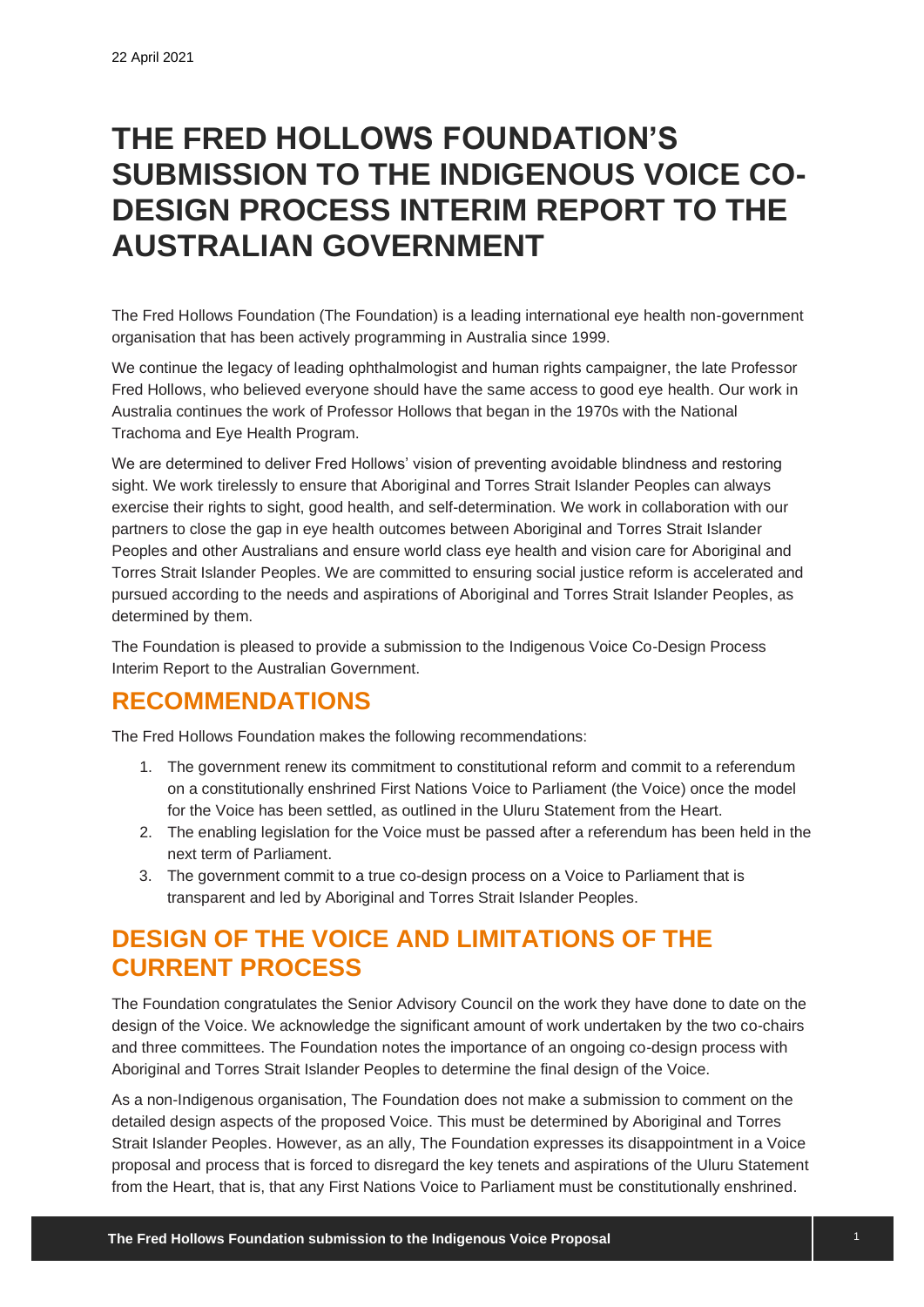The Fred Hollows Foundation believes it is disingenuous of the Australian Government and Minister Wyatt to preclude the Senior Working Group from incorporating key elements of the Uluru Statement of the Heart in their consultation and co-design process. The out-of-scope measures in the Terms of Reference actively prohibit Aboriginal and Torres Strait Islander Peoples from exercising their right to self-determination, and free, prior and informed consent in the process to design and establish the Voice. The Terms of Reference effectively 'silenced the voices of 1200 dialogue participants by writing the core of their demands out of their scope' (Nakata, S. 2021).

The Foundation also expresses its concerns about the legitimacy of the current process, as Aboriginal and Torres Strait Islander Peoples did not choose who would represent them on the Senior Advisory Group, and there is no agreed and transparent decision-making mechanism as part of this co-design process. This is at odds with Article 18 of the UN Declaration on the Rights of Indigenous Peoples which states that 'Indigenous peoples have the right to participate in decision-making in matters which would affect their rights, through representatives chosen by themselves in accordance with their own procedures, as well as to maintain and develop their own Indigenous decision-making institutions.' And, in turn, is in direct conflict to the principles of self-determination and free, prior and informed consent, that underpins all rights of Indigenous peoples.

The Foundation notes that the current process only partially responds to the recommendations of the [Final Report of the Joint Select Committee on Constitutional Recognition Relating to Aboriginal and](https://parlinfo.aph.gov.au/parlInfo/download/committees/reportjnt/024213/toc_pdf/Finalreport.pdf;fileType=application%2Fpdf)  [Torres Strait Islander Peoples.](https://parlinfo.aph.gov.au/parlInfo/download/committees/reportjnt/024213/toc_pdf/Finalreport.pdf;fileType=application%2Fpdf) The Joint Select Committee made two recommendations relevant to this process:

- Recommendation 1: In order to achieve a design for the Voice that best suits the needs and aspirations of Aboriginal and Torres Strait Islander peoples, the Committee recommends that the Australian Government initiate a process of co-design with Aboriginal and Torres Strait Islander Peoples.
- Recommendation 2: The Committee recommends that, following a process of co-design, the Australian Government consider, in a deliberate and timely manner, legislative, executive and constitutional options to establish the Voice.

The Foundation notes that the current process satisfies Recommendation 1 of the Joint Select Committee. The Australian Government must commit to also satisfying recommendation 2 and provides constitutional options to establish the Voice.

### **IMPORTANCE OF A CONSTITUTIONALLY ENSHRINED VOICE TO PARLIAMENT**

The Foundation recognises and strongly supports a First Nations Voice enshrined in the Constitution. Constitutional enshrinement of the Voice is critical to ensure that there are sufficient protections in place. Constitutional protection guarantees that the Voice cannot be abolished if it provides advice that is unpalatable to the government of the day. This is essential to its integrity, and as the Referendum [Council's Final Report](https://www.referendumcouncil.org.au/sites/default/files/report_attachments/Referendum_Council_Final_Report.pdf) noted, a constitutionally enshrined Voice 'provides reassurances and recognition that this new norm of participation and consultation would be different to the practices of the past' (p14).

The Foundation notes that a constitutionally enshrined Voice is the only form of constitutional change and voice design that has wide and broad support from Aboriginal and Torres Strait Islander Peoples. A constitutionally enshrined Voice is also critical for the implementation of the other two aspects of the Uluru Statement from the Heart: a Makarrata Commission to oversee a process of truth-telling and treaty and agreement making.

The Uluru Statement from the Heart is an invitation to Australians to walk alongside Aboriginal and Torres Strait Islander Peoples in a movement for a better future. The Uluru Statement calls for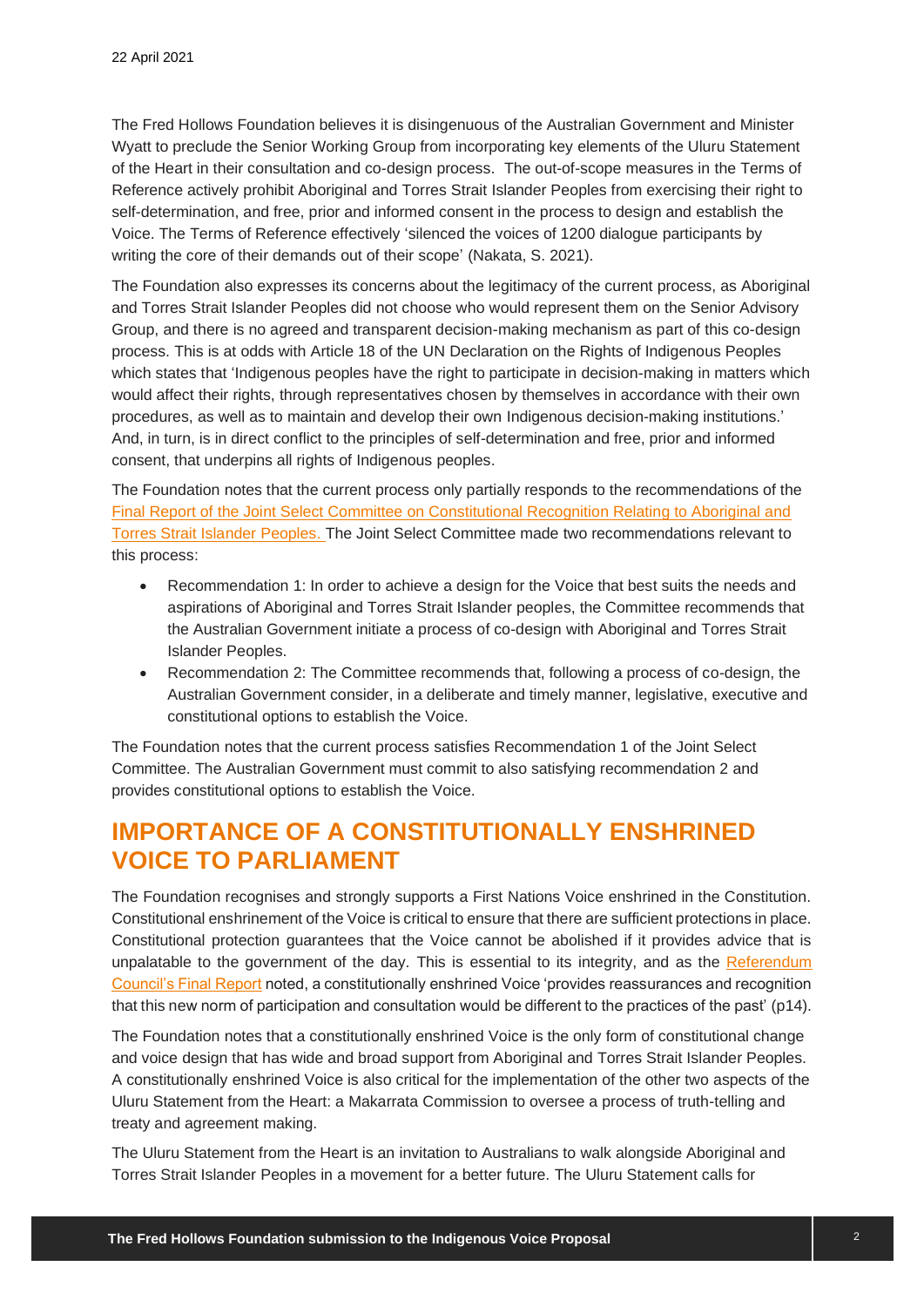'constitutional reforms to empower [Aboriginal and Torres Strait Islander Peoples to] take a rightful place in [their] own country.' The Foundation supports these calls wholeheartedly.

The proposed design of the Voice does not distinguish between a Voice to Parliament and a Voice to government. We note that the Uluru Statement of the Heart calls specifically for a Voice to Parliament: that is, the Voice of elected Aboriginal and Torres Strait Islander representatives directly to the elected representatives of Parliament.

### **SUPPORT FOR A CONSTITUTIONALLY ENSHRINED VOICE TO PARLIAMENT**

The Foundation would like to highlight the process undertaken by the Referendum Council that led to the Uluru Statement from the Heart, from which the calls for the Voice originate. As this is where the call originates, it is essential that the proposal for the Voice both draw upon this document and are in line with its core asks, that is, constitutional enshrinement of the Voice.

The Foundation notes the extraordinary and unprecedented process undertaken by the Referendum Council. The National Constitutional Convention was the first time a constitutional convention was convened by, with and for First Nations peoples. The Uluru Statement from the Heart was based on extensive consultations that included First Nations Regional Dialogues between December 2016-May 2017 and the National Constitutional Convention in May 2017. A constitutionally enshrined First Nations Voice to Parliament was the single most endorsed option for constitutional recognition throughout these consultations.

The majority of Australians also support a constitutionally enshrined Voice to Parliament, and this support is growing. The [Australian Reconciliation Barometer 2020](https://www.reconciliation.org.au/wp-content/uploads/2020/11/australian_reconciliation_barometer_2020_-full-report_web.pdf) found that 86 per cent of the general community think it is important to 'establish a representative Indigenous Body, to share the views of Indigenous Australians regarding Indigenous Affairs and policies' and that 81 per cent of the general community think that this body should be protected within the Constitution, 'so it can't be removed by any government' (p14).

### **CONCLUSION**

The call for a constitutionally enshrined First Nations Voice to Parliament remains as important now as it was in 2017 when the Uluru Statement from the Heart was delivered. The Fred Hollows Foundation stands alongside Aboriginal and Torres Strait Islander Peoples in calling for the Australian Government to honour its commitment to a referendum on a constitutionally enshrined Voice. The Foundation urges the Senior Advisory Group to note the support and need for a constitutionally enshrined First Nations Voice to Parliament in its final report.

### **CONTACT DETAILS**

For further information, please contact:

Jaki Adams, Director Social Justice and Regional Implementation, The Fred Hollows Foundation

Email: jadams@hollows.org

Phone: +61 438 446 212

#### **REFERENCES**

- [The Final Report of Referendum Council \(2017\)](https://www.referendumcouncil.org.au/sites/default/files/report_attachments/Referendum_Council_Final_Report.pdf)
- [The Final Report of the Joint Select Committee on Constitutional Recognition for Aboriginal and](https://parlinfo.aph.gov.au/parlInfo/download/committees/reportjnt/024213/toc_pdf/Finalreport.pdf;fileType=application%2Fpdf)  [Torres Strait Islander Peoples](https://parlinfo.aph.gov.au/parlInfo/download/committees/reportjnt/024213/toc_pdf/Finalreport.pdf;fileType=application%2Fpdf)